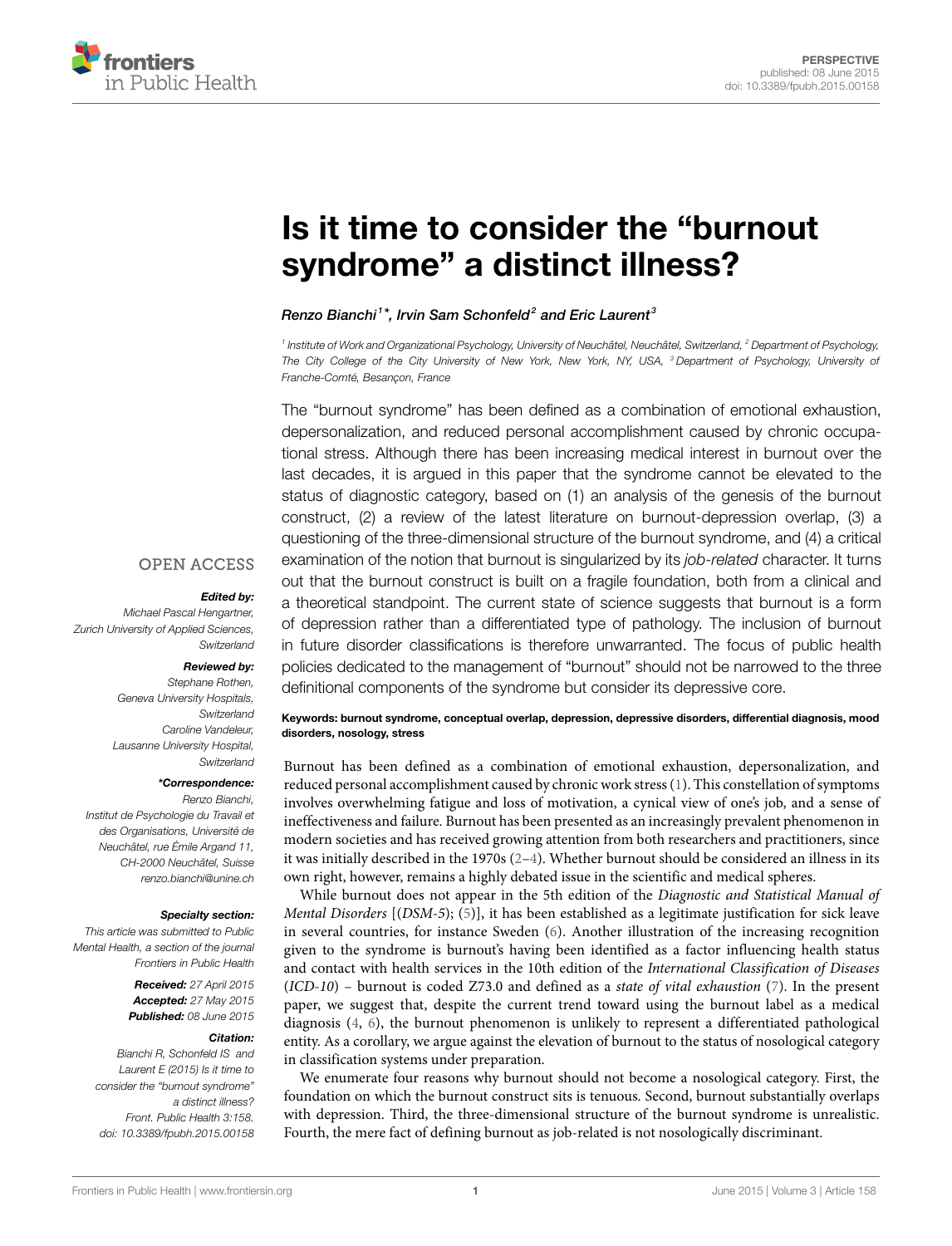# **The Burnout Construct is a Fragile Construction**

A number of methodological flaws mark the elaboration of the burnout construct and weaken its validity [\(8\)](#page-2-6). In the original interviews and observations from which the construct of burnout emerged, the presence of already-described stress-related conditions (e.g., depressive syndromes) was not investigated in a systematic manner, suggesting that the conceptualization of burnout symptoms as constituents of a separate entity([1](#page-2-0)) may be an artifact of a poorly controlled approach to illness characterization([9](#page-2-7), [10](#page-2-8)). In addition, it is noteworthy that the instrument of reference for the assessment of burnout, the Maslach Burnout Inventory [MBI; [\(1\)](#page-2-0)], is "neither grounded in firm clinical observation nor based on sound theorizing" [([11\)](#page-2-9), p. 3; see also Ref.([8](#page-2-6), [12\)](#page-2-10)]. Instead, "it has been developed inductively by factor-analyzing a rather arbitrary set of items"  $[(11), p. 3;$  $[(11), p. 3;$  $[(11), p. 3;$  see also Ref.  $(12), p. 188$ ). The arbitrariness surrounding the elaboration of the MBI constitutes a fundamental problem, especially given the central role of the instrument in the definition of the burnout phenomenon – "burnout is what the MBI measures"  $[(12)$  $[(12)$ , p. 188] – and the growth of burnout research as a whole [\(8,](#page-2-6) [11\)](#page-2-9). As noted by some leading investigators in the field of burnout research [\(12\)](#page-2-10), if other items had been submitted to that original factor analysis, most probably, other dimensions would have emerged, and burnout would have been defined differently. This state of affairs undermines the burnout construct at its foundation.

## **Burnout Overlaps with Depression**

Depression is primarily defined by anhedonia and dysphoric mood [\(5\)](#page-2-3). Chronic, unresolvable stress and the impossibility of effective/gratifying action have long been regarded as key depressogenic factors([13](#page-2-11)–[17](#page-2-12)). Substantiating the aforementioned concerns related to the genesis of the burnout construct, a growing corpus of evidence suggests that burnout problematically overlaps with depression.

Burned out individuals have been found to report as many depressive symptoms as clinically depressed patients, underlining qualitative *and* quantitative overlap of the two entities [see Ref. [\(8\)](#page-2-6)]. In a 5575-participant study [\(18](#page-2-13)), no fewer than 90% of the individuals categorized as burned out met criteria for a provisional diagnosis of depression – as established by the 9-item depression module of Patient Health Questionnaire [PHQ-9;([19\)](#page-2-14)]. A majority of the individuals identified as depressed reported symptoms of *DSM-5* depression *with atypical features* – mood reactivity, significant weight gain or hyperphagia, hypersomnia, leaden paralysis, and interpersonal rejection sensitivity resulting in social or occu-pationalimpairment ([5](#page-2-3)).<sup>[1](#page-1-0)</sup> Interestingly, atypical depression and burnout have both in past research been associated with pervading fatigue, a chronic course, and hypocortisolism([8](#page-2-6)).

In addition, in a recent eye-tracking study [\(22](#page-2-15)), burnout and depression were found to predict similar attentional and behavioral alterations. These alterations consisted of increased

focusing on "dysphoric stimuli" and decreased focusing on "positive stimuli." Burnout and depression were interchangeable in their capacity to predict those alterations. Another recent study has shown that the association between allostatic load – a biological index of the cumulative impact of chronic stress on the organism – and burnout was no longer significant when depression was statistically controlled([23\)](#page-2-18). Finally, in longitudinal studies adopting person-centered approaches [\(9,](#page-2-7) [24\)](#page-2-19), burnout and depressive symptoms have been found to be inseparably linked, increasing or declining together over time. Thus, although some researchers have suggested that burnout is irreducible to depression [\(1,](#page-2-0) [25\)](#page-2-20), this hypothesis has become less and less plausible as research has advanced. As assumed by Bianchi et al.([9](#page-2-7)), from a historical standpoint, the burnout construct may reflect a disciplinary divide between (social) psychology and psychiatry, rather than capture a distinct pathological phenomenon.

# **The Structure of the Burnout Syndrome is Incoherent**

Consistent with the previously addressed points, the basic structure of burnout as a three-dimensional syndrome has been seriously questioned in the last decade([9](#page-2-7), [26,](#page-2-21) [27\)](#page-2-22). In many studies [seeRef.  $(9)$ ], emotional exhaustion – the core of burnout  $(1, 1)$  $(1, 1)$  $(1, 1)$ [12,](#page-2-10) [28\)](#page-2-23) – has been found to be more strongly associated with depressive symptoms than with the two other definitional dimensions of the syndrome – depersonalization and poor personal accomplishment. Based on such observations, it is unclear why depersonalization and poor personal accomplishment are considered constituents of the burnout syndrome whereas depressive symptoms are not. These findings support the view that the fielddominating definition of burnout is artificial and does not tap a discrete, unified pathological phenomenon.

## **Defining Burnout as a Job-Related Syndrome is not Nosologically Discriminant**

It has often been claimed that burnout is singularized by its *jobrelated*character [e.g., Ref. ([1](#page-2-0))]. However, it should be observed that the attribution of an illness to a specific domain, for instance work, is not nosologically discriminant *per se* ([8](#page-2-6)). A job-related depression [\(29](#page-2-24)[–31](#page-2-25)), for example, remains a depression. A new nosological category is not needed on the grounds that domainspecific etiological factors are discernible.

Furthermore, it is worth remembering that the restriction of the definition of burnout to the occupational domain is (1) arbitrary and (2) self-fulfilling when burnout is assessed with the MBI, given that the MBI does not allow for an assessment of emotional exhaustion, depersonalization, and personal accomplishment beyond the job context  $(32, 33)$  $(32, 33)$ .<sup>[2](#page-1-1)</sup> In sum, the "job-relatedness" argument does not provide a solid basis for singularizing burnout, notably with respect to depression.

<span id="page-1-0"></span><sup>&</sup>lt;sup>1</sup>The term *atypical* "does not connote an uncommon or unusual clinical presentation" [[\(5\)](#page-2-3); p. 186]. Depression with atypical features is a frequently met form of depression [\(20,](#page-2-16) [21](#page-2-17)).

<span id="page-1-1"></span><sup>2</sup>Remarkably, some minority conceptualizations of burnout do not restrict the syndrome to work [\(26](#page-2-21), [34\)](#page-2-28). However, such conceptualizations have carried little weight in burnout research thus far.